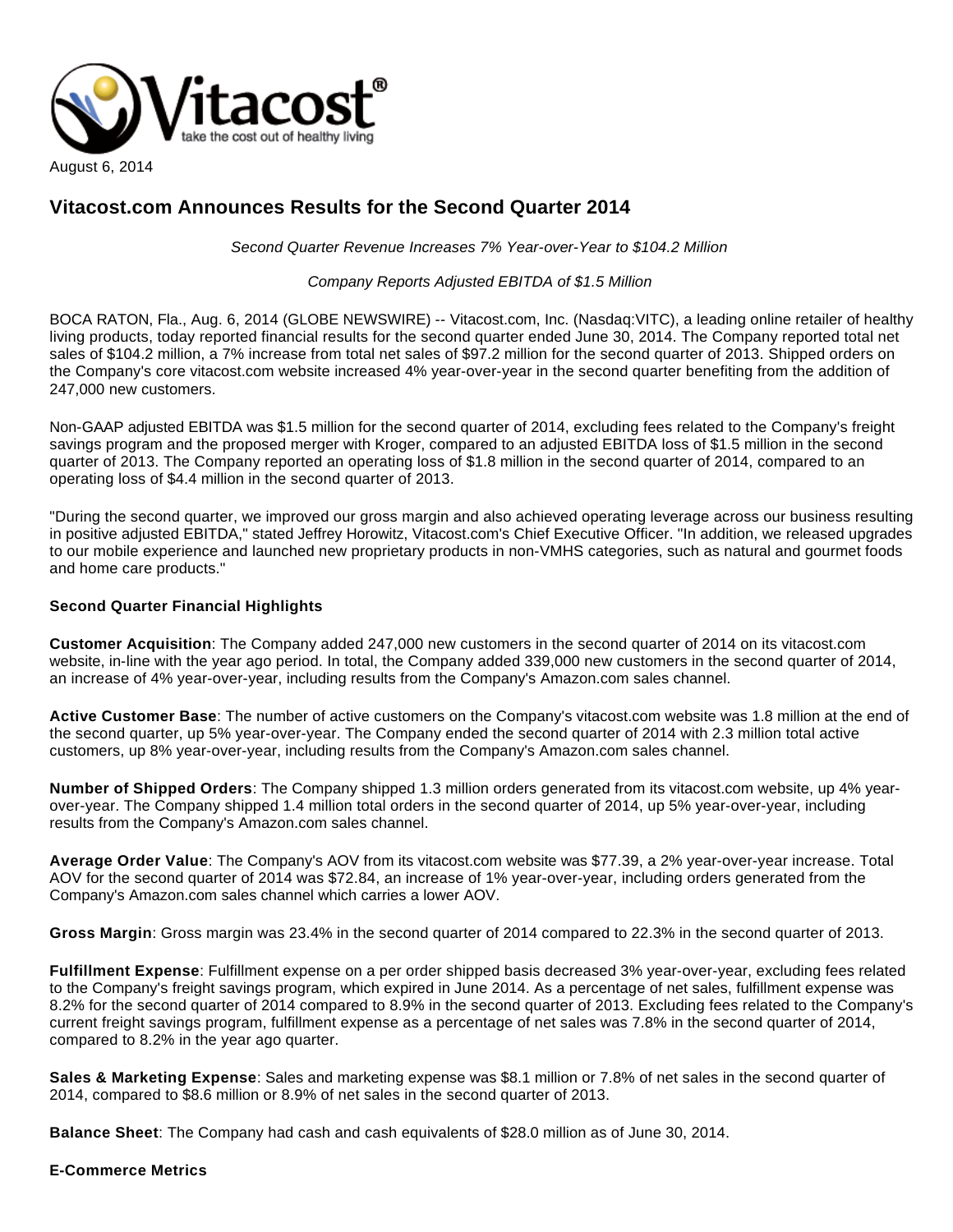A copy of historical e-commerce metrics is available on the Company's website at [http://investor.vitacost.com](http://www.globenewswire.com/newsroom/ctr?d=10093149&l=15&u=http%3A%2F%2Finvestor.vitacost.com).

## **Conference Call Information**

The Company will host a conference call to discuss these results and will provide additional comments and details at that time. Participating on the call will be Jeffrey Horowitz, the Company's Chief Executive Officer and Brian Helman, the Company's Chief Financial Officer.

The conference call is scheduled to begin today at 10:00 a.m. ET. The call will be broadcast live over the Internet hosted on the Investor Relations section of Vitacost.com's website at [http://investor.vitacost.com](http://www.globenewswire.com/newsroom/ctr?d=10093149&l=18&a=http%3A%2F%2Finvestor.vitacost.com&u=http%3A%2F%2Finvestor.vitacost.com%2F), and will be archived online through August 20, 2014. In addition, you may dial (877) 705-6003 to listen to the live broadcast.

A telephonic playback will be available from 1:00 p.m. ET, August 6, 2014, through August 20, 2014. Participants can dial (877) 870-5176 to hear the playback. The pass code is 13587254.

## **About Vitacost.com, Inc.**

Vitacost.com, Inc. (Nasdaq:VITC) is a leading online retailer of healthy living products, including dietary supplements such as vitamins, minerals, herbs and other botanicals, amino acids and metabolites, as well as cosmetics, organic body and personal care products, pet products, sports nutrition and health foods. Vitacost.com, Inc. sells these products directly to consumers through its website, [www.vitacost.com.](http://www.vitacost.com/) Vitacost.com, Inc. strives to offer its customers the broadest selection of healthy living products, while providing superior customer service and timely and accurate delivery.

## **Additional Information and Where to Find It.**

This communication is not an offer to buy or the solicitation of an offer to sell any securities. The solicitation and the offer to buy shares of Vitacost.com, Inc. (the "Company") common stock is being made pursuant to a tender offer statement on schedule TO, including an offer to purchase and other related materials that Vigor Acquisition Corp., a wholly owned subsidiary of The Kroger Co. ("Parent"), has filed with the Securities and Exchange Commission. In addition, the Company has filed with the Securities and Exchange Commission a Solicitation/Recommendation Statement on Schedule 14D-9 with respect to the tender offer. The Company's stockholders can obtain the tender offer statement on Schedule TO, the offer to purchase, the Solicitation/Recommendation Statement on Schedule 14D-9 and related materials with respect to the offer, free of charge at the website of the Securities and Exchange Commission at [www.sec.gov,](http://www.sec.gov/) from the Information Agent named in the tender offer materials or from the Company's Investor Relations Department at (561) 982-4180. **The Company's stockholders are advised to read these documents, any amendments to these documents and any other documents relating to the tender offer that are filed with the SEC carefully and in their entirety prior to making any decisions with respect to the offer because they contain important information, including the terms and conditions of the offer.**

## **Forward-Looking Statements**

Except for historical information contained herein, the statements in this release are forward-looking and made pursuant to the safe harbor provisions of the Private Securities Litigation Reform Act of 1995. Forward-looking statements made herein, which include statements regarding the Company's future growth prospects, the Company's expectations regarding customer growth and future investments to support growth, involve known and unknown risks and uncertainties, which may cause the Company's actual results in current or future periods to differ materially from those anticipated or projected herein. Those risks and uncertainties include, among other things, significant competition in the Company's industry; unfavorable publicity or consumer perception of the Company's products on the Internet; the incurrence of material product liability and product recall costs; costs of compliance and the Company's failure to comply with government regulations; inability to defend intellectual property claims; the Company's failure to keep pace with the demands of customers for new products; the current global economic climate; disruptions in the Company's information technology systems, and the lack of long-term experience with human consumption of some of the Company's products with innovative ingredients. Those and other risks are more fully described in the Company's filings with the Securities and Exchange Commission, including the Company's Form 10-K for the full year ended December 31, 2013 and in the Company's subsequent filings with the Securities and Exchange Commission made prior to or after the date hereof.

## **Discussion of Non-GAAP Financial Measures**

To supplement the consolidated financial statements presented in accordance with Generally Accepted Accounting Principles (GAAP), Vitacost.com uses the non-GAAP measure of adjusted EBITDA, defined as earnings before interest, taxes, depreciation, and amortization of intangible assets. To adjust for the impact of certain matters in 2013, the Company has further adjusted its EBITDA calculation to exclude the impact of stock-based compensation expense and expenses from certain legal actions, settlements and related costs, severance costs, and certain other charges and credits. These non-GAAP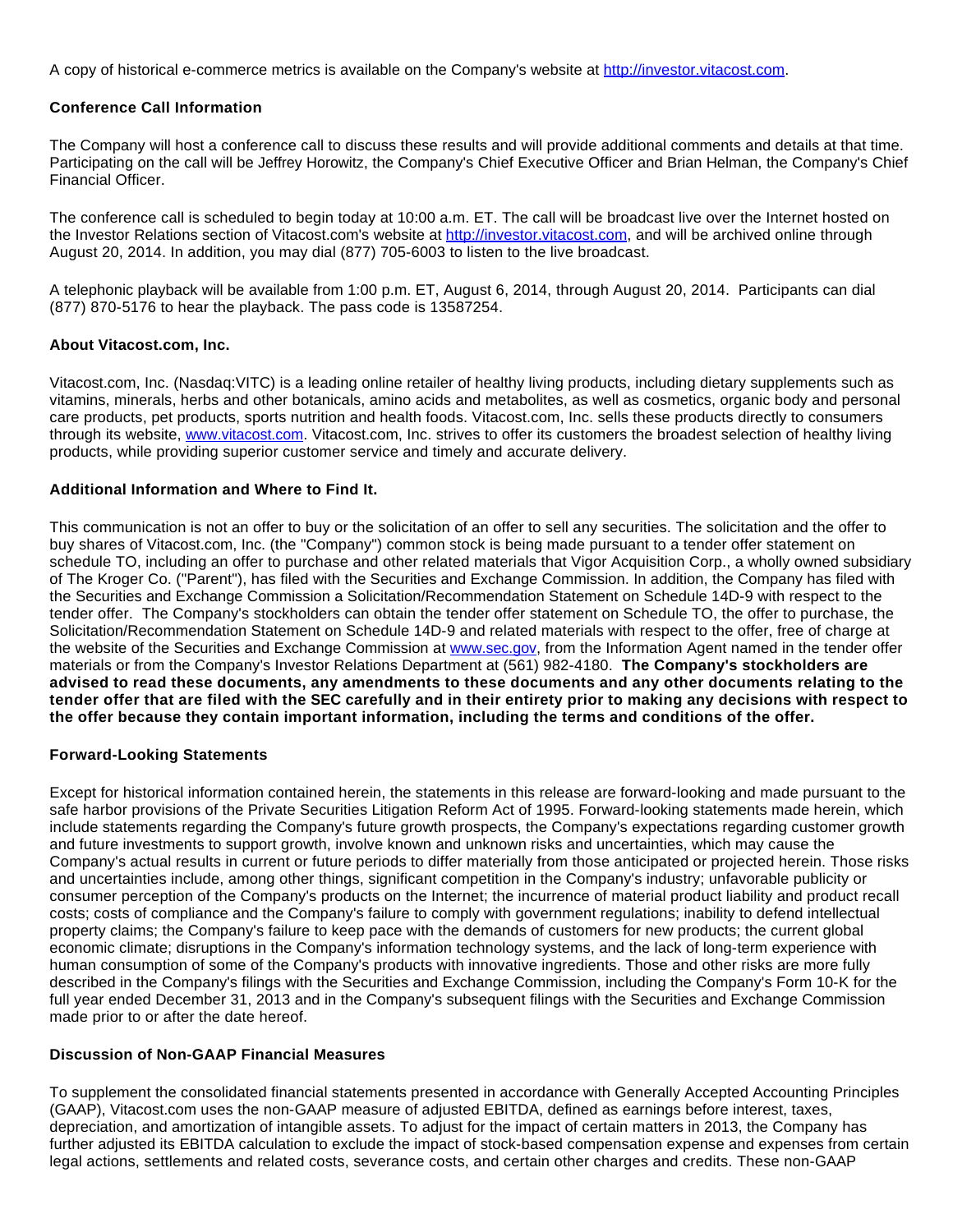measures are provided to enhance the user's overall understanding of the Company's current financial performance. Management believes that adjusted EBITDA provides useful information to the Company and to investors by excluding certain items that may not be indicative of the Company's core operating results. However, adjusted EBITDA should not be considered in isolation, or as a substitute for, or as superior to, net income/loss, cash flows, or other consolidated income/loss or cash flow data prepared in accordance with GAAP, or as a measure of the Company's profitability or liquidity. Although adjusted EBITDA is frequently used as a measure of operating performance, it is not necessarily comparable to other similarly titled captions of other companies due to differences in methods of calculation. Operating income (loss) is the closest financial measure prepared by the Company in accordance with GAAP in terms of comparability to adjusted EBITDA. Attached at the end of this release is a reconciliation of reported operating income (loss) determined under GAAP to the presentation of adjusted EBITDA.

## **Vitacost.com, Inc. Unaudited Balance Sheets**

**(In thousands, except par value)**

|                                           | As of                   |                      |  |
|-------------------------------------------|-------------------------|----------------------|--|
| <b>Assets</b>                             | <b>June 30,</b><br>2014 | December 31,<br>2013 |  |
| <b>Current Assets</b>                     |                         |                      |  |
| Cash and cash equivalents                 | \$28,006                | \$24,799             |  |
| Accounts receivable, net                  | 2,898                   | 1,486                |  |
| Inventory                                 | 37,377                  | 37,143               |  |
| Prepaid expenses                          | 1,571                   | 902                  |  |
| Other current assets                      | 376                     | 567                  |  |
| <b>Total current assets</b>               | 70,228                  | 64,897               |  |
| Property and equipment, net               | 28,235                  | 30,288               |  |
| Other assets                              | 3,075                   | 3,192                |  |
| <b>Total assets</b>                       | \$101,538               | \$98,377             |  |
| <b>Liability and Stockholders' Equity</b> |                         |                      |  |
| <b>Current Liabilities</b>                |                         |                      |  |
| Accounts payable                          | 34,158                  | 29,357               |  |
| Deferred revenue                          | 4,973                   | 4,634                |  |
| Accrued expenses                          | 7,871                   | 6,326                |  |
| <b>Total current liabilities</b>          | 47,002                  | 40,317               |  |
| Deferred tax liability                    | 428                     | 402                  |  |
| <b>Total liabilities</b>                  | \$47,430                | \$40,719             |  |
|                                           |                         |                      |  |

#### Commitments and Contingencies

Stockholders' Equity Preferred stock, par value \$.00001 per share; 25,000 shares authorized; no shares issued and outstanding Common stock, par value \$.00001 per share; 100,000 shares authorized; 34,054 and 34,050 shares issued and outstanding at June 30, 2014, and December 31, 2013, respectively Additional paid-in capital 115,658 notice that the control of the control of the control of the control of the control of the control of the control of the control of the control of the control of the control of the contro  $\blacksquare$  Marrants  $\hspace{1.6cm} 4,347$   $\hspace{1.6cm} 4,347$   $\hspace{1.6cm} 4,347$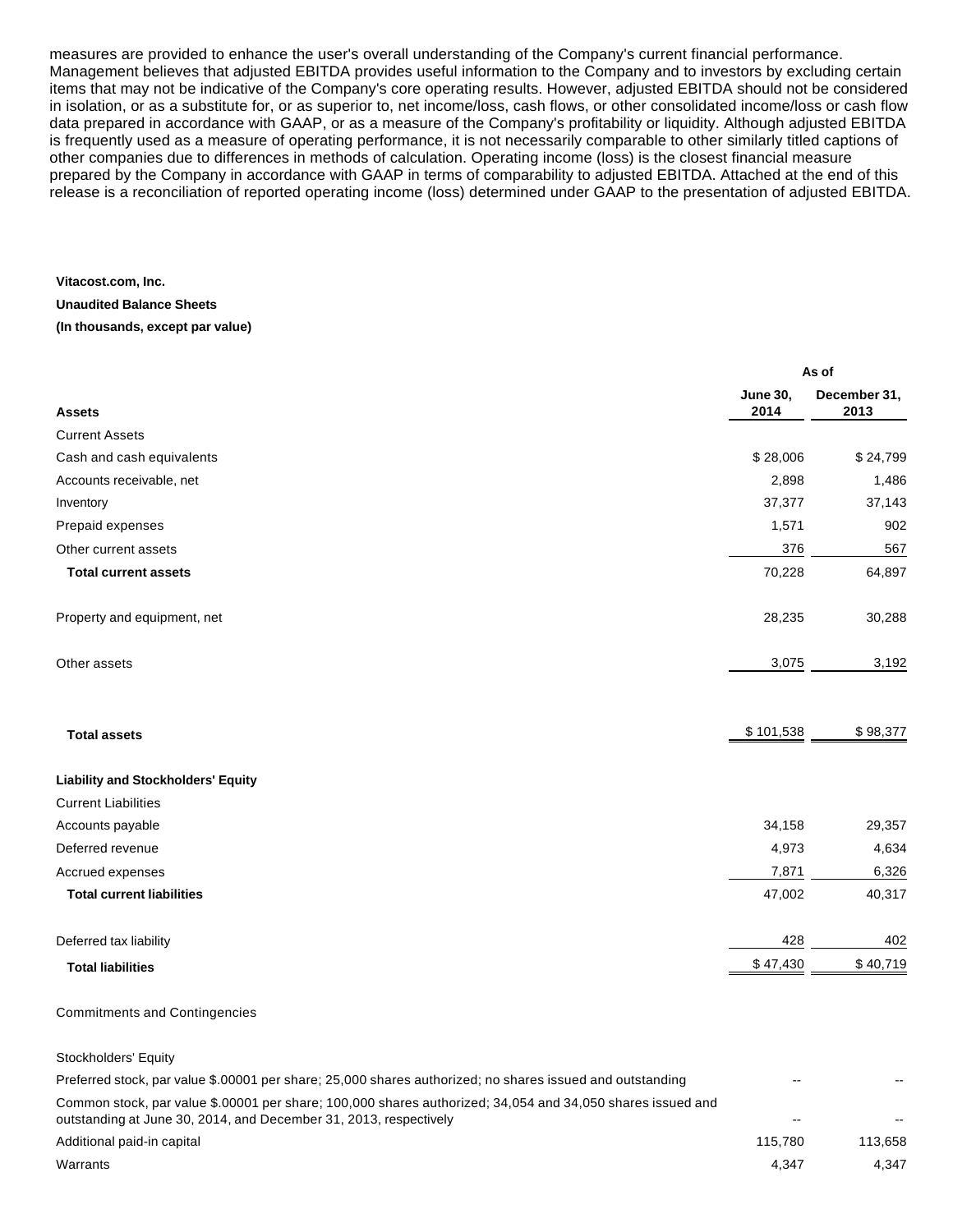#### Accumulated deficit

#### **Total stockholders' equity**

**Total liabilities and stockholders' equity** 

| (66, 019) | (60, 347) |
|-----------|-----------|
| 54,108    | 57,658    |
| \$101,538 | \$98,377  |

## **Vitacost.com, Inc.**

**Condensed Statements of Operations** 

## **(In thousands, except per share)**

#### **(Unaudited)**

|                                                 | <b>Three Months Ended</b> |                    |                    |           |                    |                    |
|-------------------------------------------------|---------------------------|--------------------|--------------------|-----------|--------------------|--------------------|
|                                                 | June 30, 2014             |                    | June 30, 2013      |           |                    |                    |
|                                                 | As                        |                    | <b>Excluding</b>   | As        |                    | <b>Excluding</b>   |
|                                                 | <b>Reported</b>           | <b>Adjustments</b> | <b>Adjustments</b> | Reported  | <b>Adjustments</b> | <b>Adjustments</b> |
| <b>Net Sales</b>                                | \$104,228                 |                    | \$104,228          | \$97,234  |                    | \$97,234           |
| Cost of Goods Sold                              | 79,852                    |                    | 79,852             | 75,535    |                    | 75,535             |
| <b>Gross Profit</b>                             | 24,376                    |                    | 24,376             | 21,699    |                    | 21,699             |
| Fulfillment <sup>(1)</sup>                      | 8,595                     | 475                | 8,120              | 8,660     | 663                | 7,997              |
| Sales & Marketing                               | 8,094                     |                    | 8,094              | 8,610     |                    | 8,610              |
| General & Administrative <sup>(2)</sup>         | 9,467                     | 604                | 8,863              | 8,829     |                    | 8,829              |
| <b>Total Operating Expenses</b>                 | 26,156                    |                    | 25,077             | 26,099    |                    | 25,436             |
| <b>Operating Loss</b>                           | (1,780)                   |                    | (701)              | (4, 400)  |                    | (3,737)            |
| Other Income                                    | 31                        |                    | 31                 | 37        |                    | 37                 |
| Loss Before Income Taxes                        | (1,749)                   |                    | (670)              | (4, 363)  |                    | (3,700)            |
| Income Tax Expense                              | (13)                      |                    | (13)               | (13)      |                    | (13)               |
| Net Loss                                        | (\$1,762)                 |                    | (\$683)            | (\$4,376) |                    | (\$3,713)          |
| <b>EPS</b>                                      |                           |                    |                    |           |                    |                    |
| <b>Basic</b>                                    | (\$0.05)                  |                    | (\$0.02)           | (\$0.13)  |                    | (\$0.11)           |
| <b>Fully Diluted</b>                            | (\$0.05)                  |                    | (\$0.02)           | (\$0.13)  |                    | (\$0.11)           |
| <b>Basic Shares Outstanding</b>                 | 34,054                    |                    | 34,054             | 33,612    |                    | 33,612             |
| Fully Diluted Shares Outstanding <sup>(3)</sup> | 34,054                    |                    | 34,054             | 33,612    |                    | 33,612             |

1. Fulfillment expense adjusted for fees related to freight savings program which expired in June 2014.

2. G&A expense adjusted for expense related to proposed merger with The Kroger Co.

3. The inclusion of common stock equivalents in the calculation of diluted earnings per share during the periods was anti-dilutive.

**Vitacost.com, Inc. Condensed Statements of Operations (In thousands, except per share) (Unaudited)**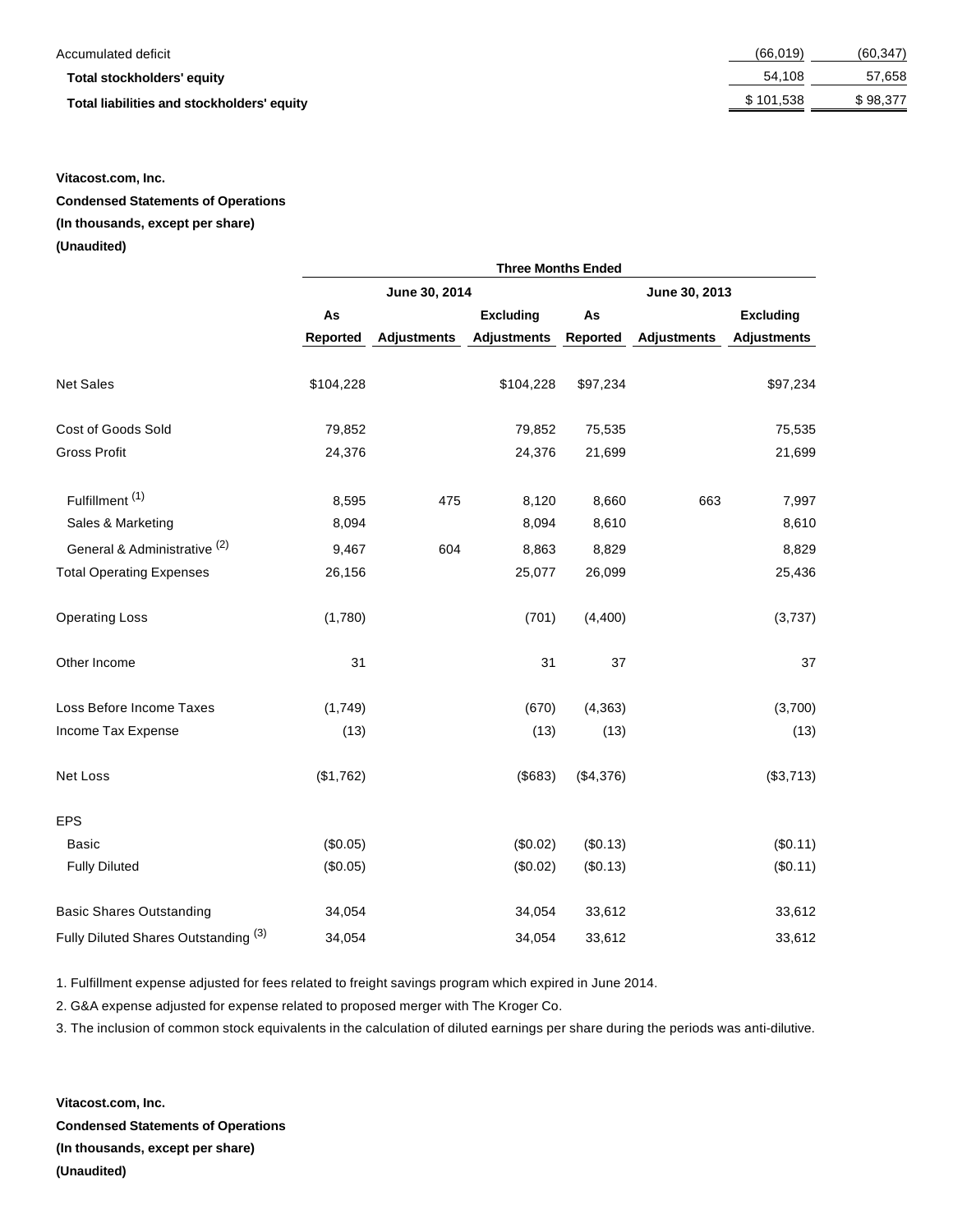|                                      | <b>Six Months Ended</b> |                    |                    |           |                    |                    |
|--------------------------------------|-------------------------|--------------------|--------------------|-----------|--------------------|--------------------|
|                                      | June 30, 2014           |                    | June 30, 2013      |           |                    |                    |
|                                      | As                      |                    | <b>Excluding</b>   | As        |                    | <b>Excluding</b>   |
|                                      | <b>Reported</b>         | <b>Adjustments</b> | <b>Adjustments</b> | Reported  | <b>Adjustments</b> | <b>Adjustments</b> |
| <b>Net Sales</b>                     | \$209,058               |                    | \$209,058          | \$194,990 |                    | \$194,990          |
| Cost of Goods Sold                   | 161,563                 |                    | 161,563            | 150,662   |                    | 150,662            |
| <b>Gross Profit</b>                  | 47,495                  |                    | 47,495             | 44,328    |                    | 44,328             |
| Fulfillment <sup>(1)</sup>           | 17,859                  | 1,146              | 16,713             | 17,576    | 1,551              | 16,025             |
| Sales & Marketing                    | 16,794                  |                    | 16,794             | 17,026    |                    | 17,026             |
| General & Administrative (2)         | 18,542                  | 604                | 17,938             | 17,132    |                    | 17,132             |
| <b>Total Operating Expenses</b>      | 53,195                  |                    | 51,445             | 51,734    |                    | 50,183             |
| <b>Operating Loss</b>                | (5,700)                 |                    | (3,950)            | (7, 406)  |                    | (5, 855)           |
| Other Income                         | 54                      |                    | 54                 | 57        |                    | 57                 |
| Loss Before Income Taxes             | (5,646)                 |                    | (3,896)            | (7, 349)  |                    | (5,798)            |
| Income Tax Expense                   | (26)                    |                    | (26)               | (26)      |                    | (26)               |
| Net Loss                             | (\$5,672)               |                    | (\$3,922)          | (\$7,375) |                    | (\$5,824)          |
| <b>EPS</b>                           |                         |                    |                    |           |                    |                    |
| <b>Basic</b>                         | (\$0.17)                |                    | (\$0.12)           | (\$0.22)  |                    | (\$0.17)           |
| <b>Fully Diluted</b>                 | (\$0.17)                |                    | (\$0.12)           | (\$0.22)  |                    | (\$0.17)           |
| <b>Basic Shares Outstanding</b>      | 34,053                  |                    | 34,053             | 33,566    |                    | 33,566             |
| Fully Diluted Shares Outstanding (3) | 34,053                  |                    | 34,053             | 33,566    |                    | 33,566             |

1. Fulfillment expense adjusted for fees related to freight savings program which expired in June 2014 and adjusted for \$135K in severance paid to former Chief Operating Officer in 1Q13.

2. G&A expense adjusted for expense related to proposed merger with The Kroger Co.

3. The inclusion of common stock equivalents in the calculation of diluted earnings per share during the periods was anti-dilutive.

## **Vitacost.com - Supplemental Net Sales Information (\$ in 000s)**

|                      | Three Months Ended June 30, |          |  |
|----------------------|-----------------------------|----------|--|
|                      | 2014                        | 2013     |  |
| Third-party products | \$80,181                    | \$73,305 |  |
| Proprietary products | 20.527                      | 20,105   |  |
| Freight              | 3,520                       | 3,824    |  |
| Net sales            | \$104,228                   | \$97,234 |  |

# **Six Months Ended June 30,**

| <b>14</b><br>.<br>__ | $\lambda$<br>. 13. |
|----------------------|--------------------|
|                      |                    |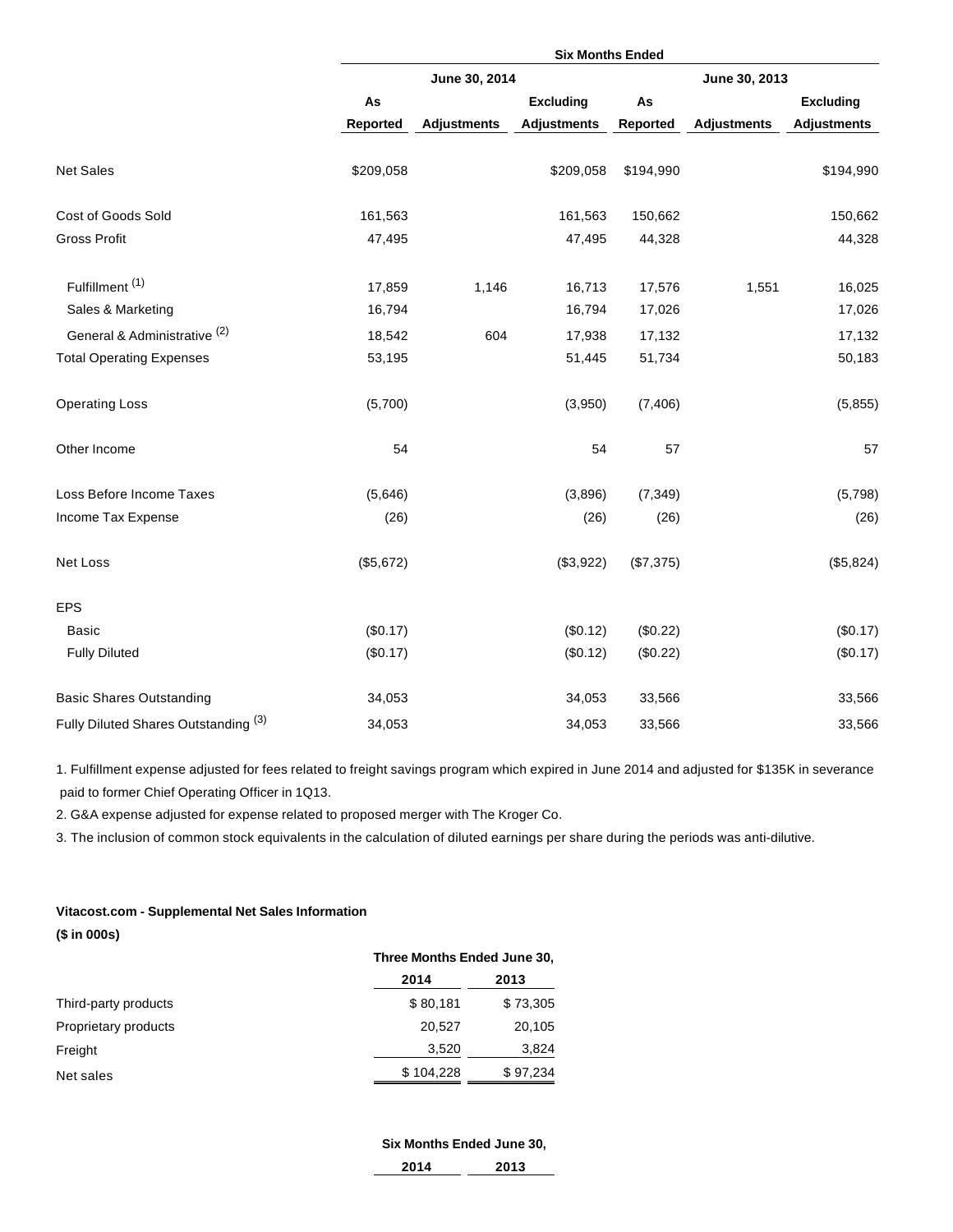| Third-party products | \$160.857 | \$147,850 |
|----------------------|-----------|-----------|
| Proprietary products | 41.040    | 39.487    |
| Freight              | 7.161     | 7,653     |
| Net sales            | \$209,058 | \$194,990 |

## **Adjusted EBITDA Calculation (\$ in 000s)**

|                                    | Three Months Ended June 30, |           |  |
|------------------------------------|-----------------------------|-----------|--|
|                                    | 2014                        | 2013      |  |
| Reported operating loss            | (\$1,780)                   | (\$4,400) |  |
| Depreciation and amortization      | 1,470                       | 1,654     |  |
| Stock-based compensation expense   | 732                         | 539       |  |
| Adjustments:                       |                             |           |  |
| - Kroger Merger expense            | 604                         |           |  |
| - Fees for freight savings program | 475                         | 663       |  |
| <b>Adjusted EBITDA</b>             | \$1,501                     | (\$1,544  |  |

|                                       | Six Months Ended June 30, |           |  |
|---------------------------------------|---------------------------|-----------|--|
|                                       | 2014                      | 2013      |  |
| Reported operating loss               | (\$5,700)                 | (\$7,406) |  |
| Depreciation and amortization         | 3,174                     | 3,309     |  |
| Stock-based compensation expense      | 1,572                     | 1,315     |  |
| Adjustments:                          |                           |           |  |
| - Kroger Merger expense               | 604                       |           |  |
| - Severance/recruiting for executives |                           | 135       |  |
| - Fees for freight savings program    | 1,146                     | 1,416     |  |

| <b>Adjusted EBITDA</b> | \$796 | (\$1,231) |
|------------------------|-------|-----------|
|                        |       |           |

CONTACT: Investor Contact:

Vitacost.com

Kathleen Reed

Director of Investor Relations

561.982.4180 #2292

[Kathleen.reed@vitacost.com](mailto:Kathleen.reed@vitacost.com)

ICR, Inc.

Katie Turner